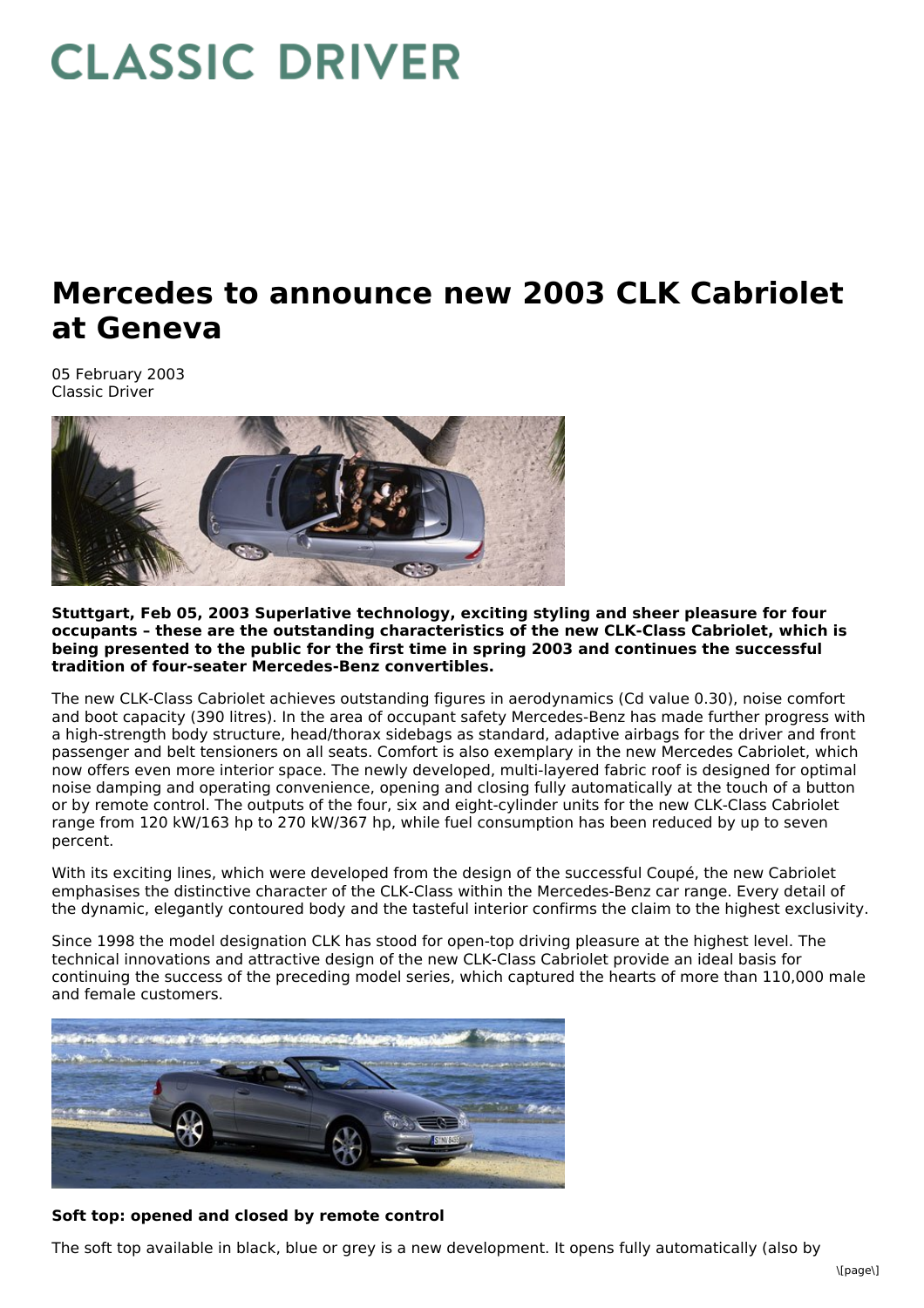remote control), disappears completely beneath an attractive cover in the rear within a few seconds and immediately provides the purest form of open-air driving enjoyment in conjunction with fully lowered side windows. Neither is any manual operation necessary when closing the soft top, as the hydraulic unit does everything necessary and automatically locks the roof in place on the upper windscreen frame.

The multi-layered lining of the soft top provides outstanding thermal insulation and keeps the interior noise level extremely low. The slim C-pillars and large side and rear windows offer excellent visibility to the rear even when the soft top is closed. The new CLK-Class Cabriolet is the best in its class where interior noise, thermal insulation and all-round visibility are concerned.

The boot capacity of 390 litres (acc. to VDA measuring method) is a 40-litre increase over the preceding series – another peak value among four-seater convertibles. Like the soft top, the boot lid can also be opened by remote control.

## **Safety: large sidebags and automatic rollover protection**

Other typical Mercedes highlights in the new CLK-Class Cabriolet include the sensor-controlled rollover bar, which extends within fractions of a second when danger threatens, large head/thorax sidebags in the front seat backrests and belt tensioners with belt force limiters for all seats. Automatic belt feeders for the driver and front passenger are also standard equipment, as are adaptive front airbags. The weight of the seat occupant is also taken into account when activating the front passenger airbag. Sidebags for the rear are also available on request for the first time.

A rigid body structure creates the conditions for exemplary safety and a high level of comfort. Approx. 40 percent of all the bodyshell panels are of high-strength steel alloys which offer maximum safety and stability for minimum weight. The torsional rigidity of the bodyshell – an important indicator for handling characteristics and vibration comfort – has been improved by approx. another twelve per cent compared with the preceding series.

The new CLK-Class Cabriolet also achieves the best marks in its class where aerodynamics are concerned. In addition to a low coefficient of drag (Cd figure) of just 0.30 the new series also exhibits outstanding key values for aerodynamic lift at the front and rear axles. Accordingly the aerodynamics greatly contribute to a high level of handling stability, optimal noise comfort and a favourable fuel consumption.

# **Comfort: more freedom of movement on all seats**

Open-air driving pleasure accompanied by first-class comfort for four occupants – this objective too has been achieved even more convincingly in the new CLK-Class Cabriolet than in the preceding series. Thanks to an increase in all body dimensions (length +71 millimetres) and a longer wheelbase (+ 25 millimetres) this twodoor car offers its occupants significantly more space and freedom of movement. Headroom at the front has increased by 23 millimetres, elbow room in the rear by 30 millimetres and kneeroom for the rear seat passengers by almost 44 millimetres.

Further improvements to the Easy-Entry system make for easier access for rear seat passengers, who are provided with comfortably contoured single seats. These are equipped with integral inertia-reel seat belts and height-adjustable head restraints which can be almost fully recessed by pushing a button on the instrument panel.

### **Equipment: automatic climate control and a radio as standard**

The standard equipment of the new CLK-Class Cabriolet also includes other systems that significantly improve ride and operating comfort: automatic climate control with outlets in the rear, Headlamp Assist, a rain sensor for the windscreen wipers, cruise control with SPEEDTRONIC, a cassette radio, a reach and height-adjustable, leather-covered multifunction steering wheel with illuminated operating keys and a central display for individual settings.

Innovations adopted from the top Mercedes-Benz models make the new CLK-Class Cabriolet a high-tech automobile which is unique in this vehicle class. Optional equipment available includes the proximity cruise control system DISTRONIC, the keyless access and drive authorisation system KEYLESS-GO, the operating and display system COMAND APS, LINGUATRONIC voice control for the telephone, radio and navigation system, the intelligent automatic climate control system THERMOTRONIC with a sun sensor or powerful bixenon headlamps.

As in the case of the Coupé, Mercedes customers have a choice of two lines –ELEGANCE and AVANTGARDE – for the new CLK Cabriolet, enabling them to satisfy their personal wishes with respect to design and equipment.

### E**ngines: five petrol-driven units with an output range of 163 to 367 hp**

The individuality and variety typical of a Mercedes also apply to the engines, with a choice of five modern petrol units available from launch. These distinguish themselves from the engines in the preceding series by